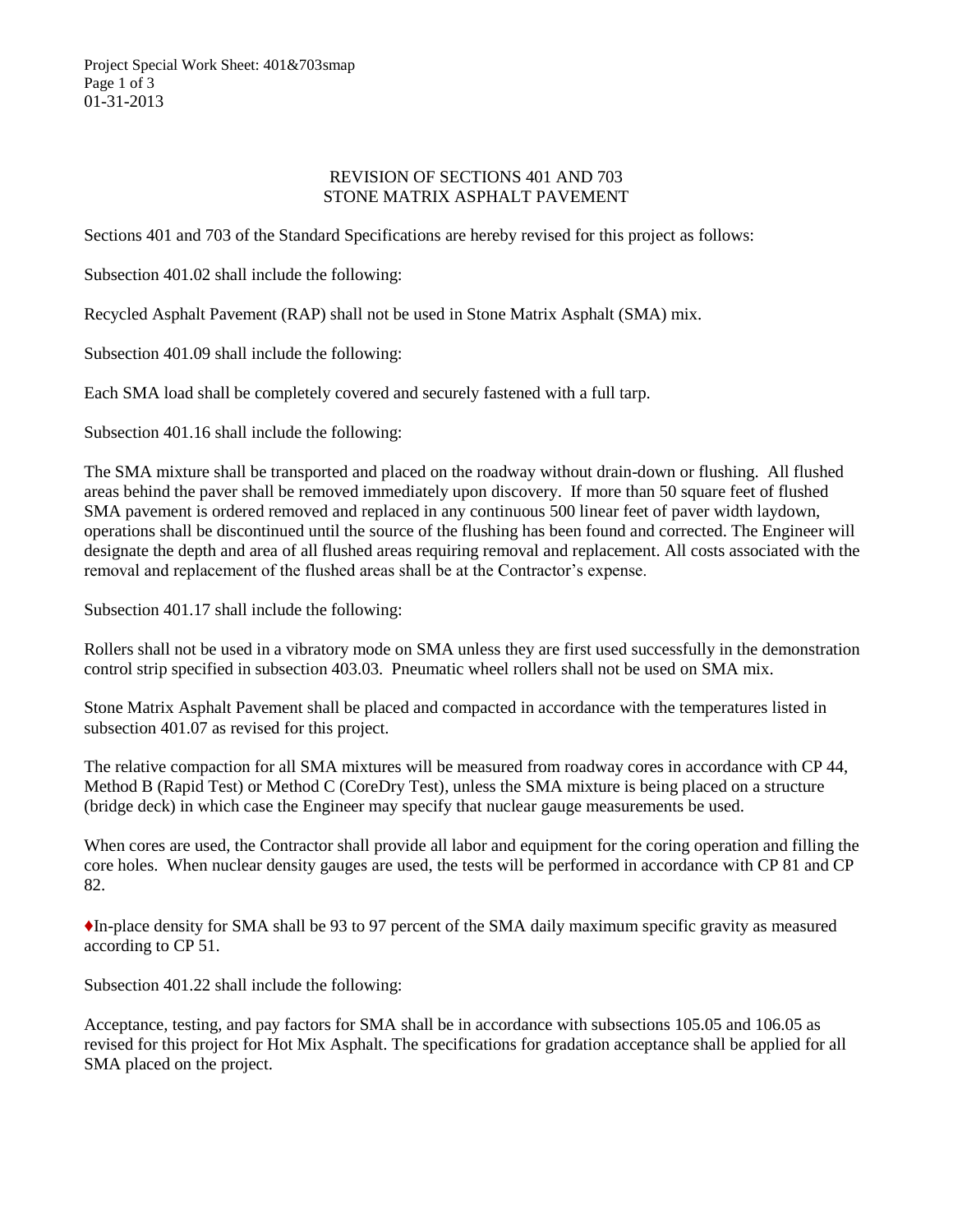## REVISION OF SECTIONS 401 AND 703 STONE MATRIX ASPHALT PAVEMENT

Subsection 703.06 shall include the following:

▲Mineral filler for the Stone Matrix Asphalt pavement shall be limestone dust and shall meet the requirements of this subsection and the following:

Plasticity Index (AASHTO T90) 4% Maximum

The Contractor shall submit hydrometer analysis (AASHTO T88) for the mineral filler used in the SMA mix. \*\*\*\*\*\*\*\*\*\*\*\*\*\*\*\*\*\*\*\*\*\*\*\*\*\*\*\*\*\*\*\*\*\*\*\*\*\*\*\*\*\*\*\*\*\*\*\*\*\*\*\*\*\*\*\*\*\*\*\*\*\*\*\*\*\*\*\*\*\*\*\*\*\*\*\*\*\*\*\*\*\*\*\*\*\*\*\*\*\*\*

INSTRUCTIONS TO DESIGNERS (delete instructions and symbols from final draft):

The Standard Special Provision, Revision of Section 703, Aggregate for Stone Matrix Asphalt, and the Project Special Provision Worksheet, Revision of Section 403, Stone Matrix Asphalt Pavement, must be used along with this specification.

♦ For thin lift SMA less than or equal to 1.5 inch thick. Delete existing paragraph as marked above and replace with the following:

In-place density shall be determined through the completion of a Roller Pass Study (RPS) to be conducted during placement of the required 1000 foot demonstration control strip. The RPS will determine the necessary roller compaction process needed to produce a minimum pavement density of 94 percent of daily theoretical maximum density (RICE). During the RPS, three sets of three 4-inch diameter cores shall be taken to measure SMA mat density for the various sections of the RPS. All coring shall be completed by the Contractor and submitted to the Engineer. The densities of the three QA cores will be averaged to produce the density for each RPS section tested.

Full production of the thin SMA shall not begin until density test results are determined and the project compaction process is established by the Contractor and approved by the Engineer. The approved compaction process established from the RPS shall be used for the duration of the thin SMA paving. Changes to the thin SMA mixture will be reviewed and a new RPS may be required.

Using the same method for determining density during the RPS, density will be determined daily for each day of full production and tested to confirm pavement density. If a daily density check shows density below 92 percent of daily RICE, the Contractor shall stop production and the Contractor will again complete a RPS to establish the necessary compaction process. The Contractor will be allowed two daily density checks below 92 percent of daily RICE to be addressed in this manner during the project. All subsequent daily checks that identify locations having density below 92 percent of daily RICE shall be removed and replaced and a new RPS shall be completed and approved prior to again beginning production. Thin SMA density requirements will be enforced when the SMA mix design gradation and specified lift thickness are in accordance with CDOT Pavement Design Manual requirements for the ratio of nominal maximum aggregate size to lift thickness.